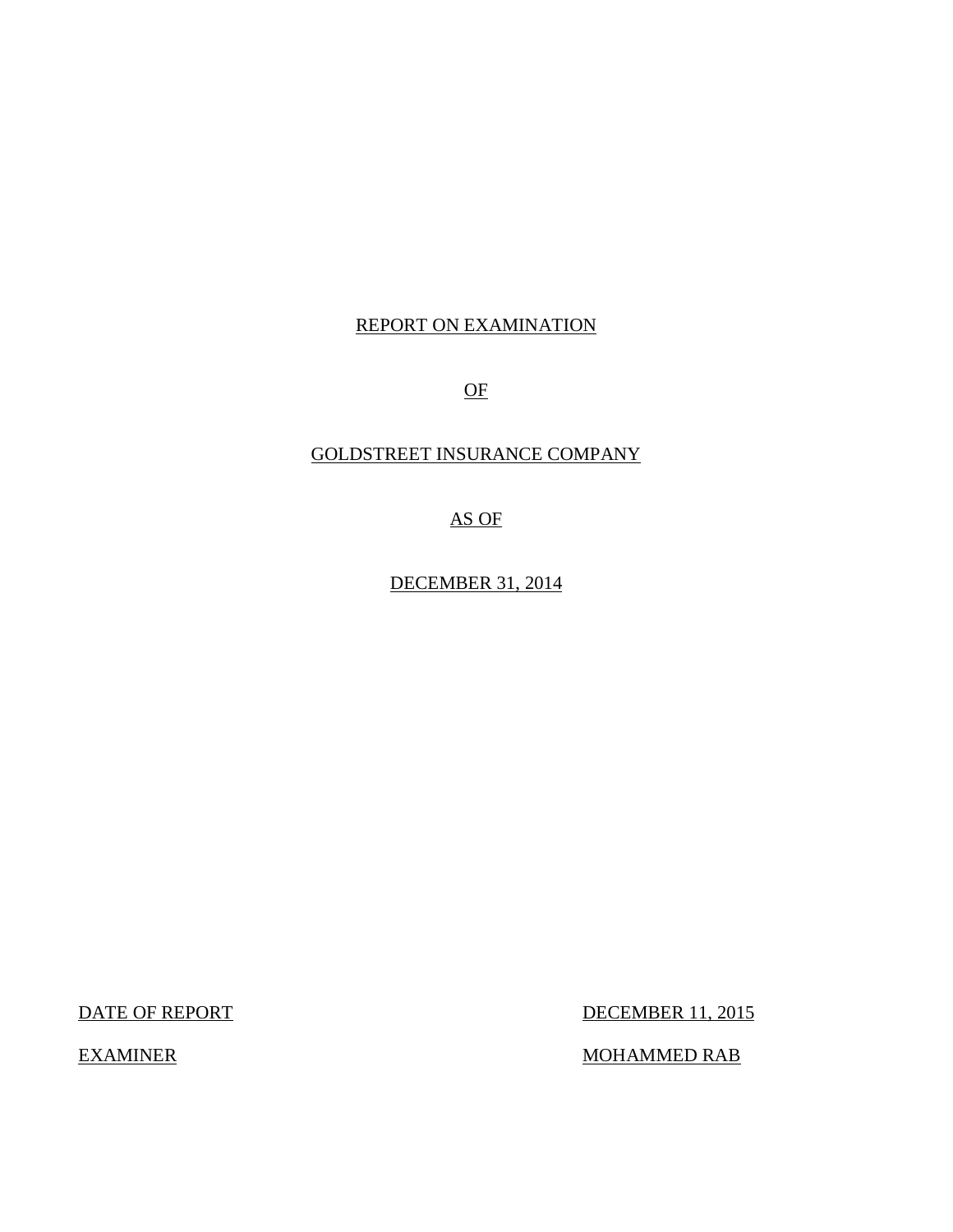## TABLE OF CONTENTS

#### ITEM NO. PAGE NO.

| 1  | Scope of Examination                                                                                                                                             | $\overline{2}$               |
|----|------------------------------------------------------------------------------------------------------------------------------------------------------------------|------------------------------|
| 2. | Description of Company                                                                                                                                           | 3                            |
|    | A. Management<br>B. Territory and plan of operation<br>C. Reinsurance<br>D. Holding company system<br>E. Significant operating ratios<br>F. Accounts and records | 5<br>6<br>7<br>8<br>10<br>11 |
| 3. | <b>Financial Statements</b>                                                                                                                                      | 12                           |
|    | A. Balance sheet<br>B. Statement of income<br>C. Capital & Surplus Account                                                                                       | 12<br>13<br>14               |
| 4. | Losses and loss adjustment expenses                                                                                                                              | 14                           |
| 5. | Compliance with prior report on examination                                                                                                                      | 15                           |
| 6. | Summary of comments and recommendations                                                                                                                          | 16                           |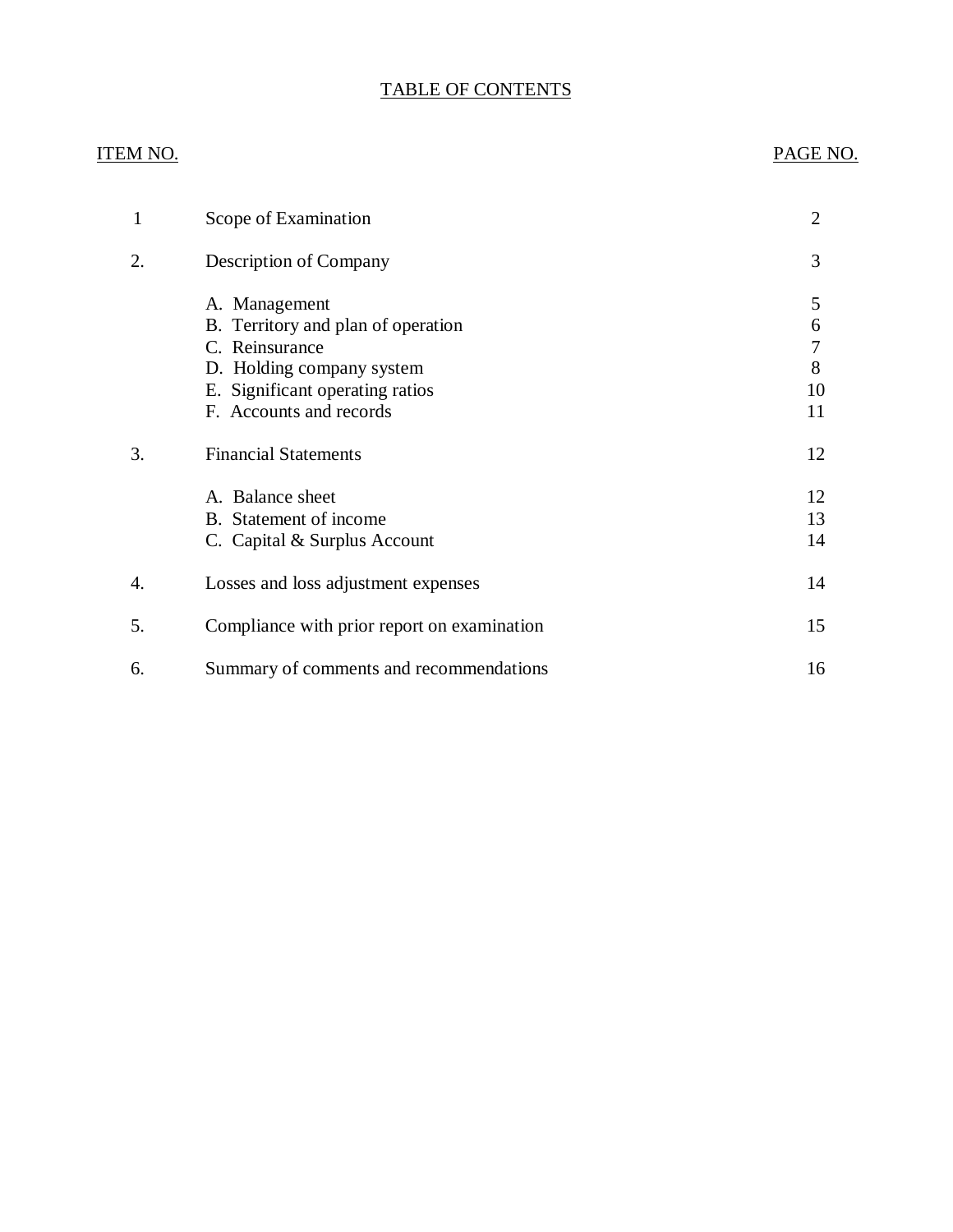

## NEW YORK STATE *DEPARTMENTof*  FINANCIAL SERVICES

Andrew M. Cuomo **Maria T. Vullo** Maria T. Vullo Maria T. Vullo Maria T. Vullo Maria T. Vullo Maria T. Vullo Governor Superintendent Superintendent Superintendent Superintendent Superintendent Superintendent Superintendent

December 11, 2015

Honorable Maria T. Vullo Superintendent New York State Department of Financial Services Albany, New York 12257

Madam:

Pursuant to the requirements of the New York Insurance Law, and in compliance with the instructions contained in Appointment Number 31249 dated October 29, 2014, attached hereto, I have made an examination into the condition and affairs of Goldstreet Insurance Company as of December 31, 2014, and submit the following report thereon.

Wherever the designation "the Company" appears herein without qualification, it should be understood to indicate Goldstreet Insurance Company.

Wherever the term "Department" appears herein without qualification, it should be understood to mean the New York State Department of Financial Services.

The examination was conducted at the Company's home office located at 2 Logan Square, Suite 600, Philadelphia, PA 19103.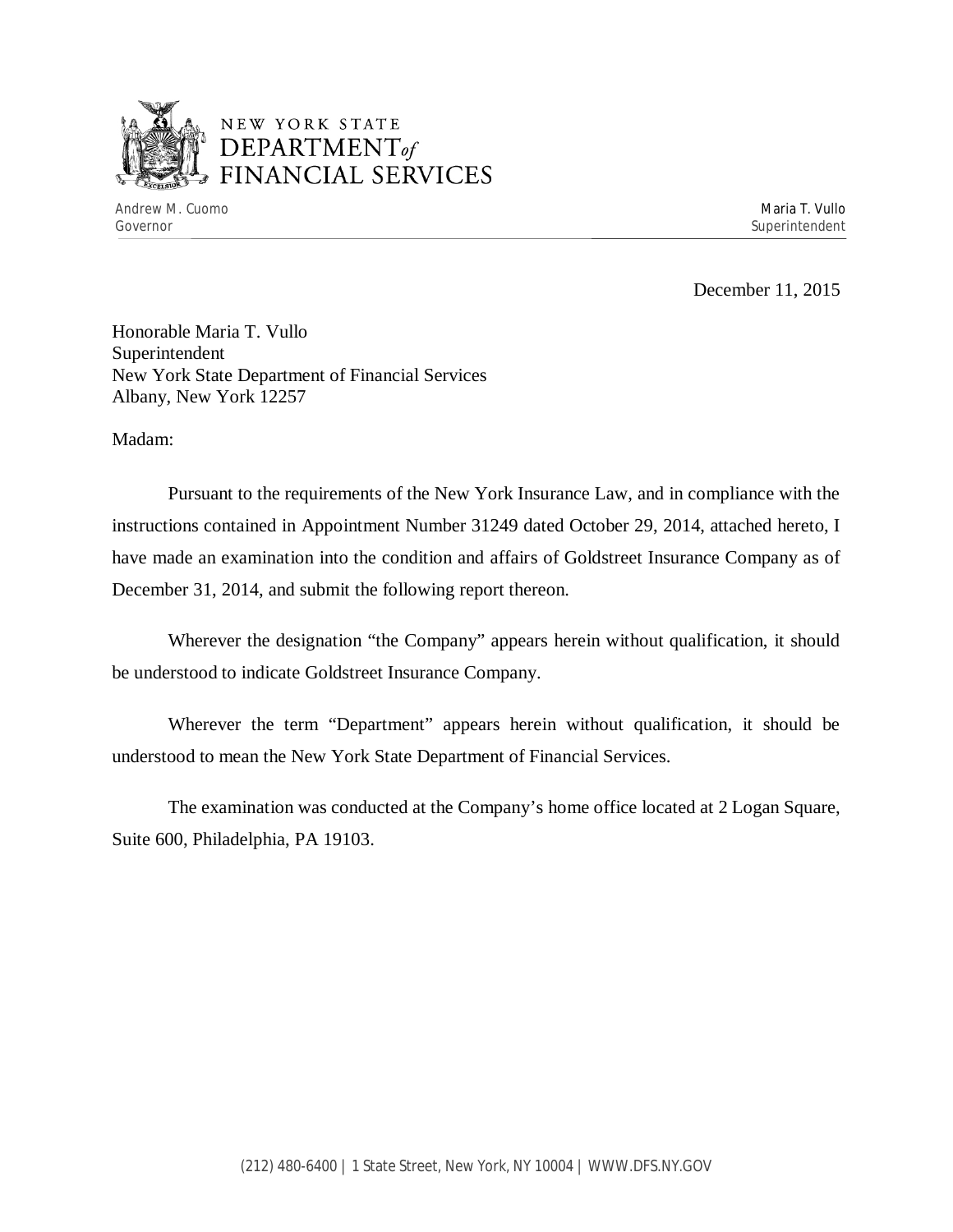#### 1. **SCOPE OF EXAMINATION**

The Department has participated in a coordinated examination of the Company, a singlestate insurer. The previous examination was conducted as of December 31, 2009. This examination covered the five-year period from January 1, 2010 through December 31, 2014. Transactions occurring subsequent to this period were reviewed where deemed appropriate by the examiner.

The examination was conducted in conjunction with the state of Pennsylvania, which was the coordinating state of the Randall & Quilter ("R&Q") Group. The examination was performed concurrently with the examinations of the following insurers: R&Q Reinsurance Company and Transport Insurance Company. The systems and practices of conducting business are integrated and all Companies operate under common management.

The state of domicile for each affiliate is as follows:

| Company                            | <b>State</b> | <b>NAIC Code</b> |
|------------------------------------|--------------|------------------|
| R&Q Reinsurance Company            | Pennsylvania | 22705            |
| <b>Transport Insurance Company</b> | Ohio         | 33014            |
| Goldstreet Insurance Company       | New York     | 10709            |

This examination was conducted in accordance with the National Association of Insurance Commissioners ("NAIC") Financial Condition Examiners Handbook ("Handbook"), which requires that we plan and perform the examination to evaluate the financial condition and identify prospective risks of the Company by obtaining information about the Company including corporate governance, identifying and assessing inherent risks within the Company and evaluating system controls and procedures used to mitigate those risks. This examination also includes assessing the principles used and significant estimates made by management, as well as evaluating the overall financial statement presentation, management's compliance with Statutory Accounting Principles and annual statement instructions when applicable to domestic state regulations.

All financially significant accounts and activities of the Company were considered in accordance with the risk-focused examination process. This examination also included a review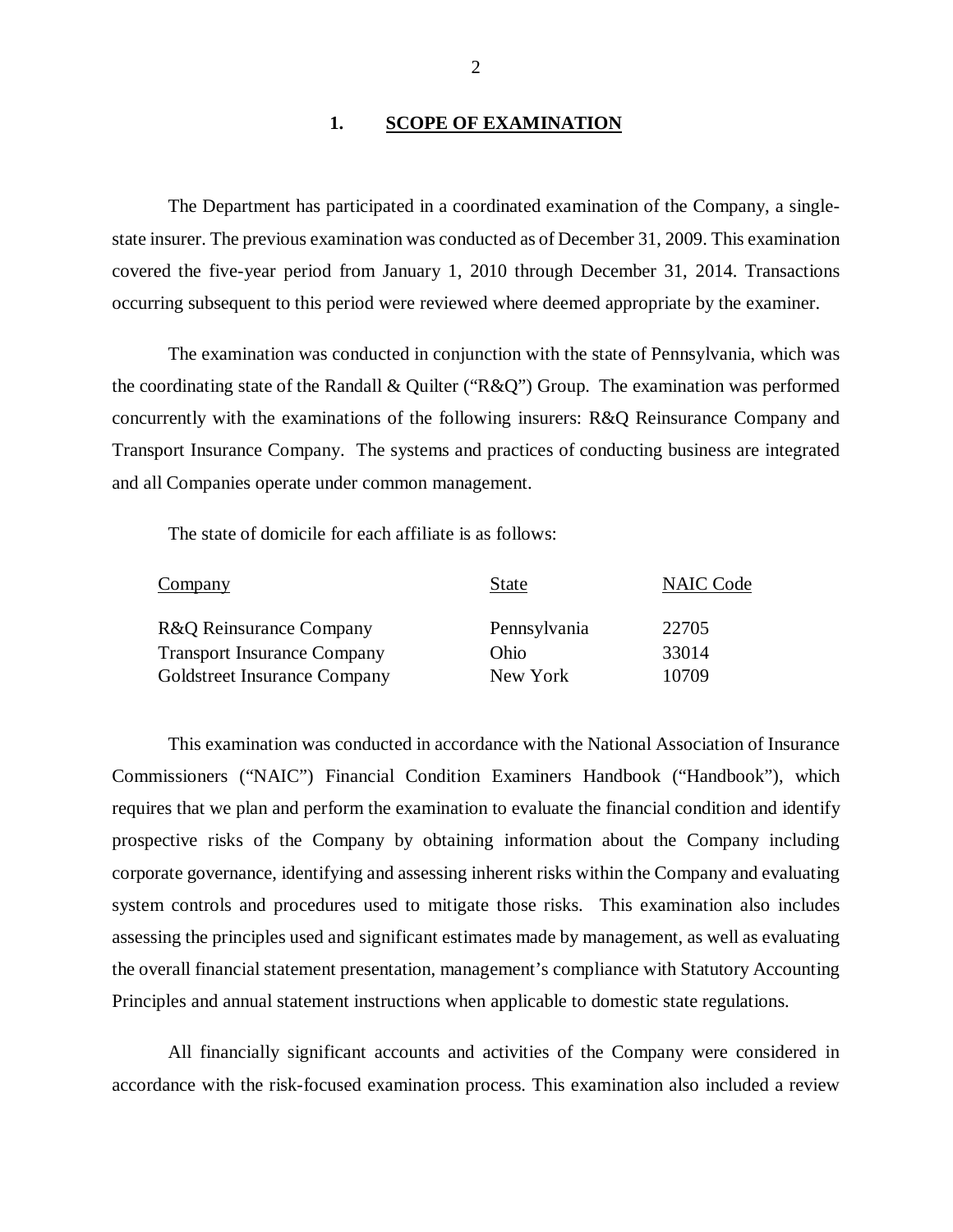<span id="page-4-0"></span>and evaluation of the Company's own control environment assessment. The examiners also relied upon audit work performed by the Company's independent public accountants when appropriate.

This examination report includes a summary of significant findings for the following items as called for in the Handbook:

> Company history Corporate records Management and control Fidelity bonds and other insurance Territory and plan of operation Growth of Company Loss experience Reinsurance Accounts and records Financial statements Summary of recommendations

A review was also made to ascertain what actions were taken by the Company with regards to comments and recommendations contained in the prior report on examination.

This report on examination is confined to financial statements and comments on those matters that involve departures from laws, regulations or rules, or that are deemed to require explanation or description.

#### **2. DESCRIPTION OF COMPANY**

Goldstreet Insurance Company (formerly Goldstreet Syndicate Corporation) was incorporated under the laws of the State of New York on March 5, 1996. It was formed and licensed to assume all of the assets, liabilities and obligations of Goldstreet Syndicate Corporation ("Syndicate") through a transfer and assumption agreement. This transfer was made to facilitate the closure of the New York Insurance Exchange, which had entered into liquidation effective September 30, 1996. The Syndicate was dissolved in October 1996. Ownership of the Company remained the same as that of the Syndicate, with Sequa Corporation and Republic Insurance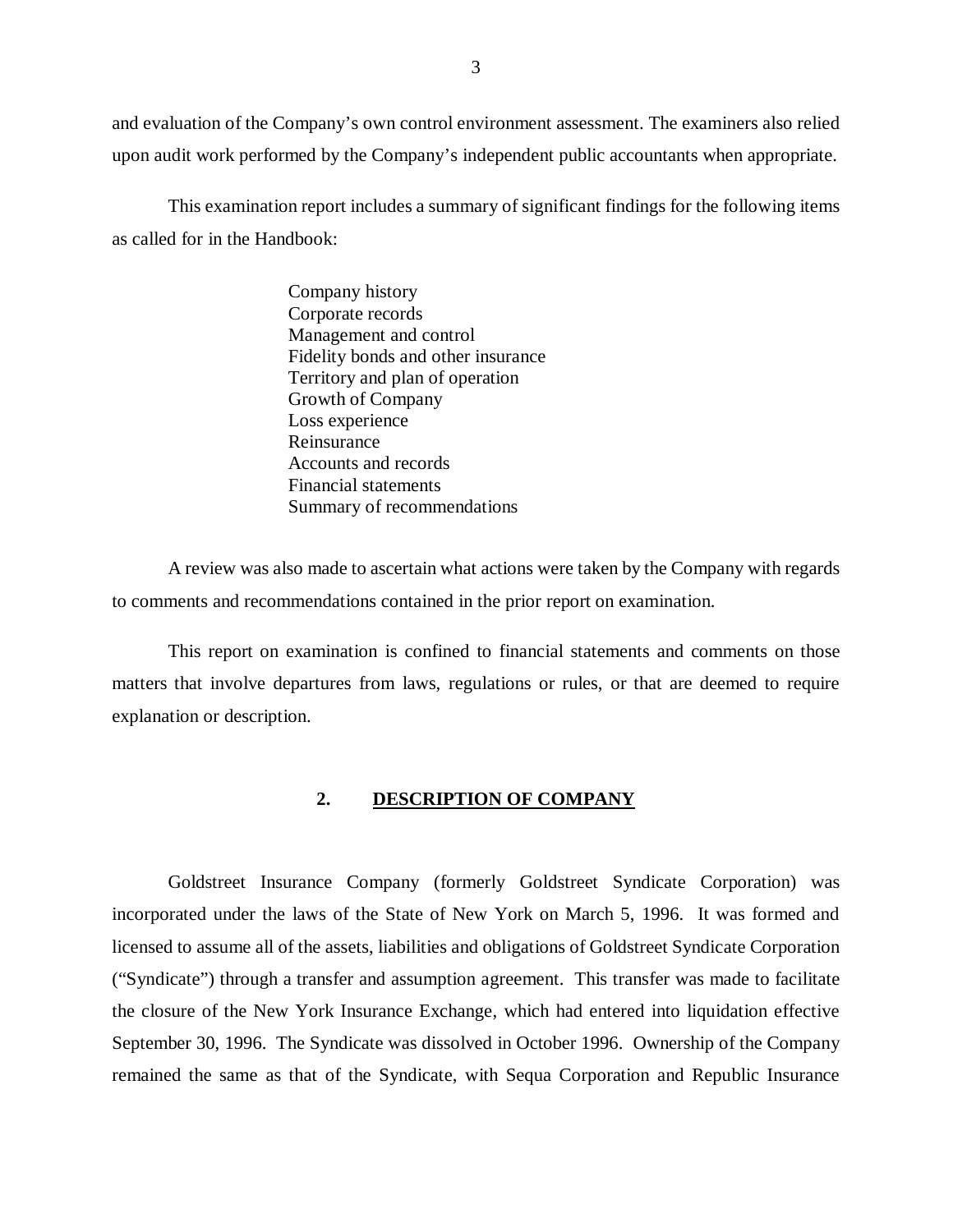Company owning 70.18% and 29.82%, respectively. The Syndicate ceased accepting new or renewal insurance business in December 1987.

On November 13, 2009, Sequa Corporation sold its 70.18% interest in the Company to Randall & Quilter America Holdings, Inc. ("Randall & Quilter America"). On December 11, 2009, the remaining 29.82% of the Company was sold to Randall & Quilter America. Randall & Quilter America is a wholly-owned subsidiary of Randall & Quilter Investment Holdings, plc.

On May 31, 2012, Randall & Quilter America Holdings Inc. contributed 100% of the outstanding voting common stock of Goldstreet Insurance Company to Transport Insurance Company, an Ohio domiciled company. The Contribution was approved by the Department on April 30, 2012 and by the Ohio Department of Insurance on April 5, 2012.

On April 12, 2013, the Company's ultimate parent, Randall & Quilter Investment Holdings plc ("R&Q plc") was replaced by a new Bermuda holding company, Randall & Quilter Investment Holdings Ltd ("R&Q Ltd").

As of December 31, 2014, capital paid in was \$600,000 consisting of 3,000 shares of common stock at \$200 par value, per share. On October 26, 2010, the Department approved the Company's request to reduce its capital paid in by \$100,000 by reducing the issued and outstanding shares of common stock from 7,000 at \$100 par value, per share to 3,000 shares of common stock at \$200 par value, per share. This reduction was part of the Company's overall Stock Redemption and Retirement Plan to purchase and retire 4,000 shares of common stock for \$5,000,000 from its sole shareholder, Randall & Quilter America Holdings Inc.

As of December 31, 2014, gross paid in and contributed surplus was \$1,892,676. Gross paid in and contributed surplus decreased by \$4,900,000 during the examination period, as a result of the above-mentioned Stock Redemption and Retirement Plan.

|      | Year Description                                         |               | Amount      |
|------|----------------------------------------------------------|---------------|-------------|
| 2010 | Beginning gross paid in and contributed surplus          |               | \$6,792,676 |
| 2010 | <b>Stock Redemption and Retirement Plan</b>              | \$(4,900,000) |             |
|      | Total reduction in gross paid in and contributed surplus |               | (4,900,000) |
| 2014 | Ending gross paid in and contributed surplus             |               | \$1.892,676 |

4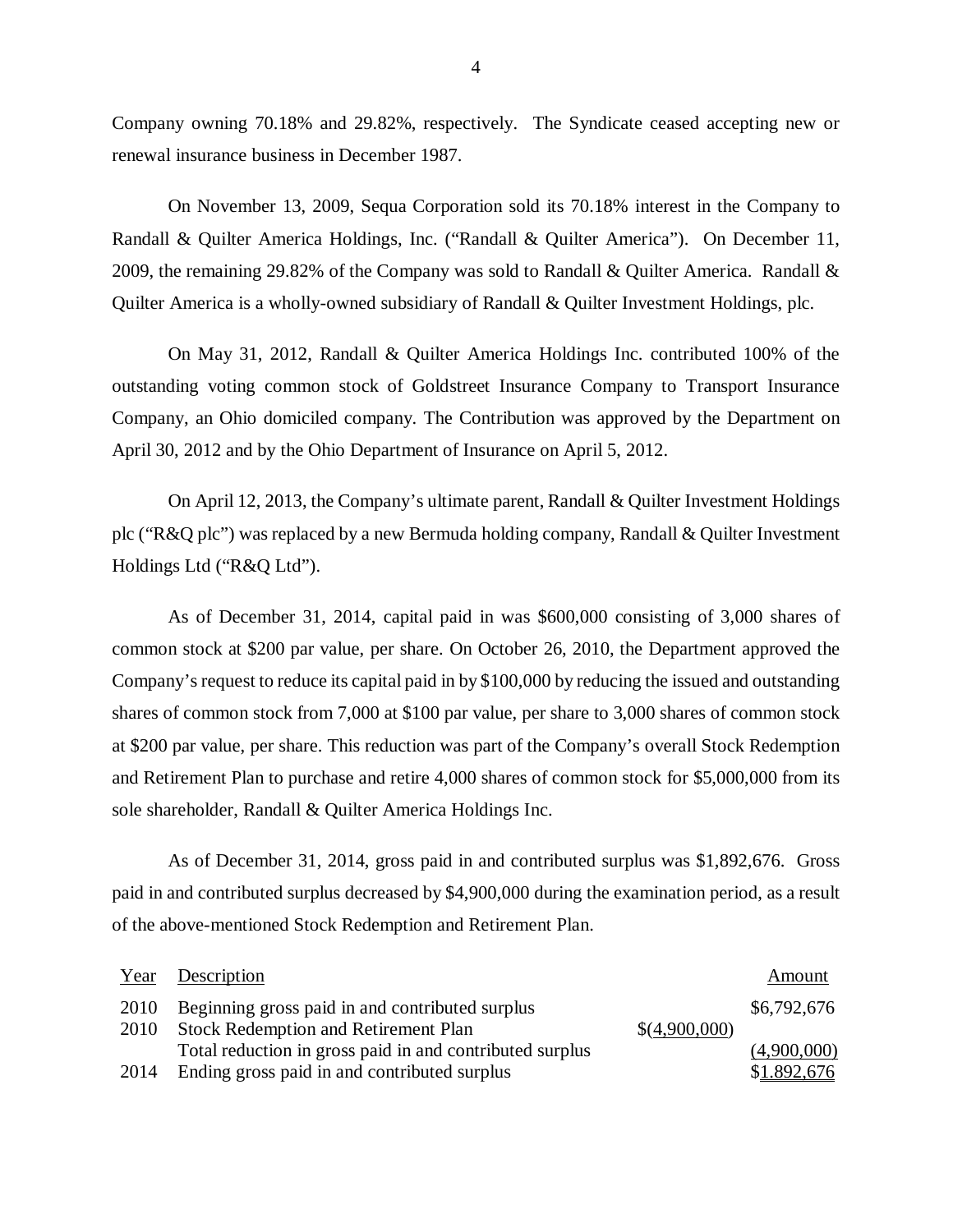#### A. Management

Pursuant to the Company's charter and by-laws, management of the Company is vested in a board of directors consisting of not less than seven members nor more than thirteen members. At December 31, 2014, the board of directors was comprised of the following seven members:

| <b>Name and Residence</b>   | <b>Principal Business Affiliation</b>     |
|-----------------------------|-------------------------------------------|
| Thomas A. Booth,            | Vice President,                           |
| Hamilton, Bermuda           | R&Q Investment Holdings, Ltd, Bermuda     |
| Leonard Dome,               | Attorney,                                 |
| Roslyn Heights, NY          | Mound, Cotton, Wollan, & Greengrass       |
| John W. Fisher,             | Treasurer,                                |
| Portland, ME                | R&Q America Holdings, Inc.                |
| William E. Lape,            | Director,                                 |
| Lake Bluff, IL              | R&Q America Holdings, Inc.                |
| Christopher W. Reichow      | General Counsel,                          |
| Gladwyne, PA                | R&Q America Holdings, Inc.                |
| Kenneth E. Randall,         | Chairman,                                 |
| Kent, UK                    | Randall & Quilter Investment Holdings Ltd |
| Pamela S. Sellers-Hoelsken, | President,                                |
| Philadelphia, PA            | Goldstreet Insurance Company              |

A review of the minutes of the board of directors' meetings held during the examination period indicated that the meetings were generally well attended and each board member had an acceptable record of attendance.

#### Board Approval of Investments

Section 1411(a) of the New York Insurance Law states in part:

No domestic insurer shall make any loan or investment, unless authorized or approved by its board of directors or a committee thereof responsible for supervising or making such investment or loan. . .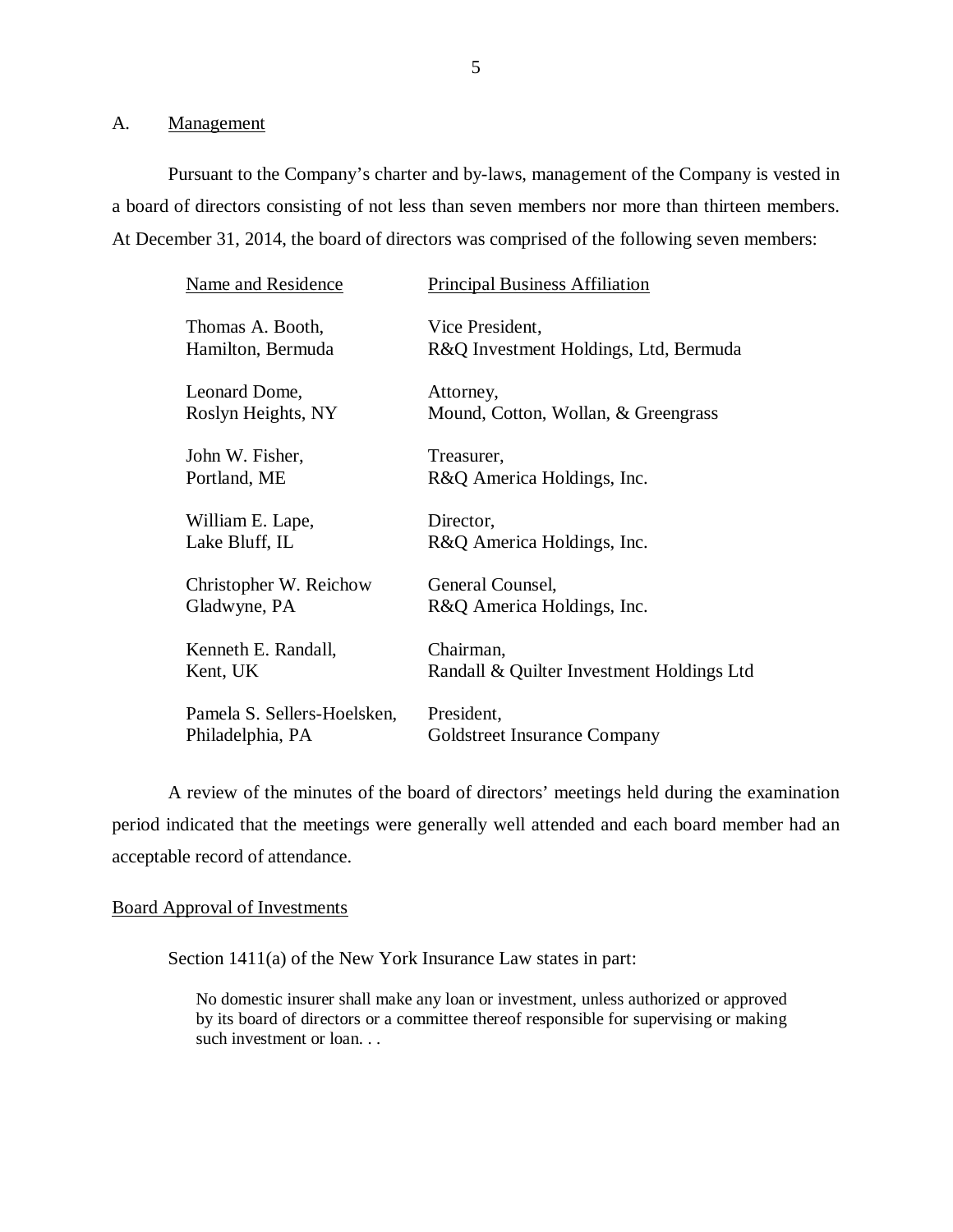A review of the board of directors' minutes during the examination period did not indicate that the investments made by the Company were approved by its board of directors in accordance with Section 1411(a) of the New York Insurance Law. It is noted that the prior report on examination contained a similar comment.

It is again recommended that the Company adhere to the provisions of Section 1411(a) of the New York Insurance Law. A similar recommendation was made in the prior report on examination.

As of December 31, 2014, the principal officers of the Company were as follows:

| Name                                                              | Title                               |
|-------------------------------------------------------------------|-------------------------------------|
| Pamela S. Sellers-Hoelsken<br>Michael L. Glover<br>John W. Fisher | President<br>Secretary<br>Treasurer |
|                                                                   |                                     |

#### B. Territory and Plan of Operation

As of December 31, 2014, Goldstreet Insurance Company was only licensed in New York State. The Company is currently in run-off status.

As of the examination date, the Company was authorized to transact the kinds of insurance as defined in the following numbered paragraphs of Section 1113(a) of the New York Insurance Law:

| Paragraph | Line of Business                               |
|-----------|------------------------------------------------|
| 3         | Accident & health                              |
| 4         | Fire                                           |
| 5         | Miscellaneous property                         |
| 6         | Water damage                                   |
| 7         | Burglary and theft                             |
| 8         | Glass                                          |
| 9         | Boiler and machinery                           |
| 12        | Collision                                      |
| 13        | Personal injury liability                      |
| 14        | Property damage liability                      |
| 15        | Workers' compensation and employers' liability |
| 19        | Motor vehicle and aircraft physical damage     |
| 20        | Marine and inland marine                       |
| 21        | Marine protection and indemnity                |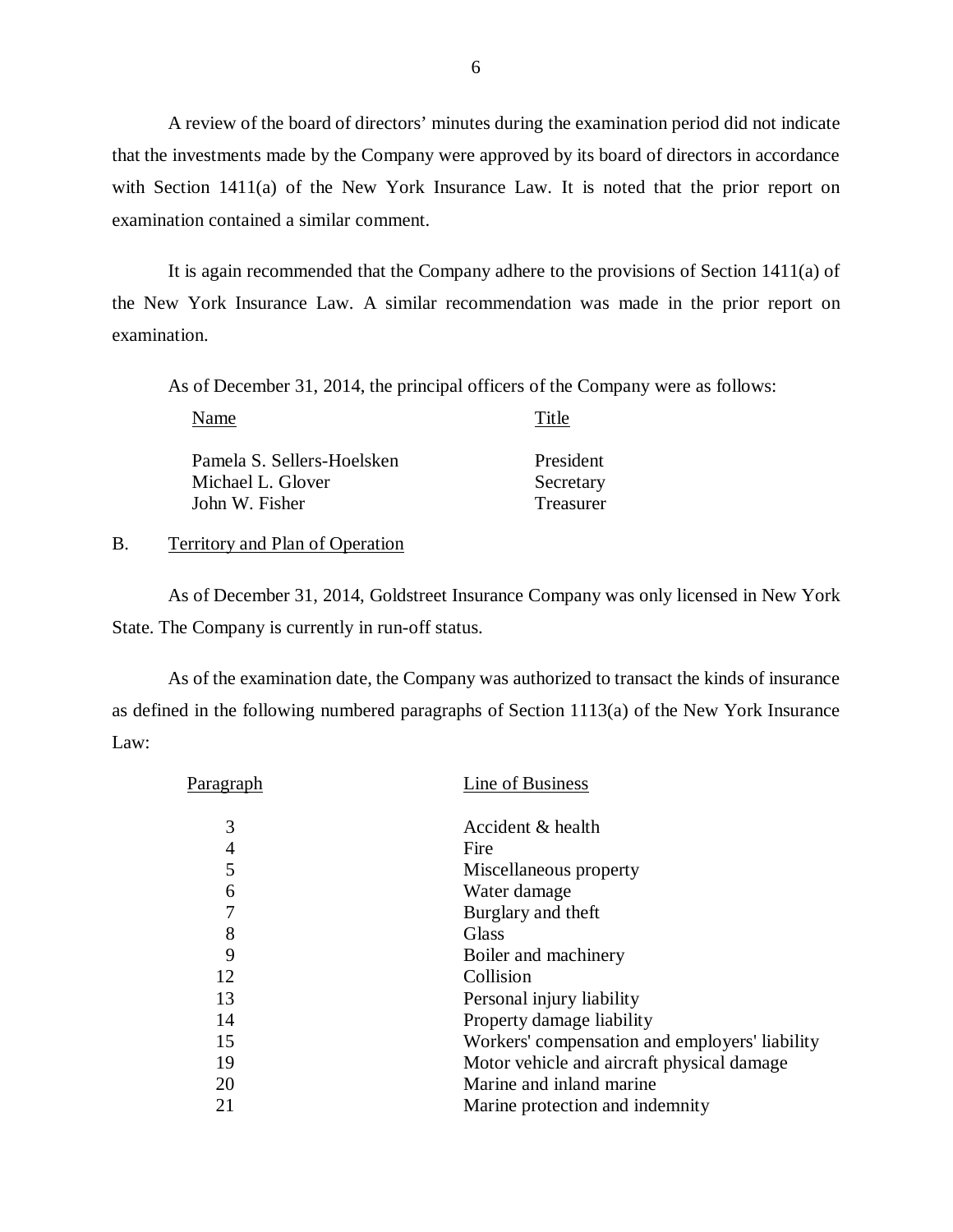<span id="page-8-0"></span>The Company is also authorized to transact such workers' compensation insurance as may be incidental to coverages contemplated under paragraphs 20 and 21 of Section 1113(a) of the New York Insurance Law, including insurances described in the Longshore and Harbor Workers' Compensation Act (Public Law No. 803, 69<sup>th</sup> Congress as amended; 33 USC Section 901 et seq. as amended).

Based on the lines of business for which the Company is licensed, and the Company's current capital structure, and pursuant to the requirements of Articles 13 and 41 of the New York Insurance Law, the Company is required to maintain a minimum surplus to policyholders in the amount of \$2,400,000.

A review of the Company's filed 2014 Annual Statement reported common capital stock of \$600,000 and surplus of \$4,584,241. However, the examiner's review of the Company's current license, charter, and the financial requirements of Section 4103 of the New York Insurance Law indicated that the Company is required, at all times, to maintain minimum capital of \$1,000,000 and minimum surplus to policyholders of \$2,400,000.

It is recommended that the Company increase its required minimum capital to \$1,000,000 in order to comply with the provisions of Section 4103 of the New York Insurance Law.

#### C. Reinsurance

Goldstreet Insurance Company's business consists of the runoff of assumed and ceded reinsurance business from the dissolved Goldstreet Syndicate Corporation. The business consisted of assumed reinsurance treaties and facultative certificates for calendar years 1981 through 1987.

All of the Company's ceded reinsurance contracts have been in run-off since 1987 and therefore had no agreements with active cessions at the examination date. The Company took approximately \$269,000 in statutory credits for these ceded reinsurance agreements in run-off.

The examination review of Schedule F data reported by the Company in its filed annual statement was found to accurately reflect its reinsurance transactions.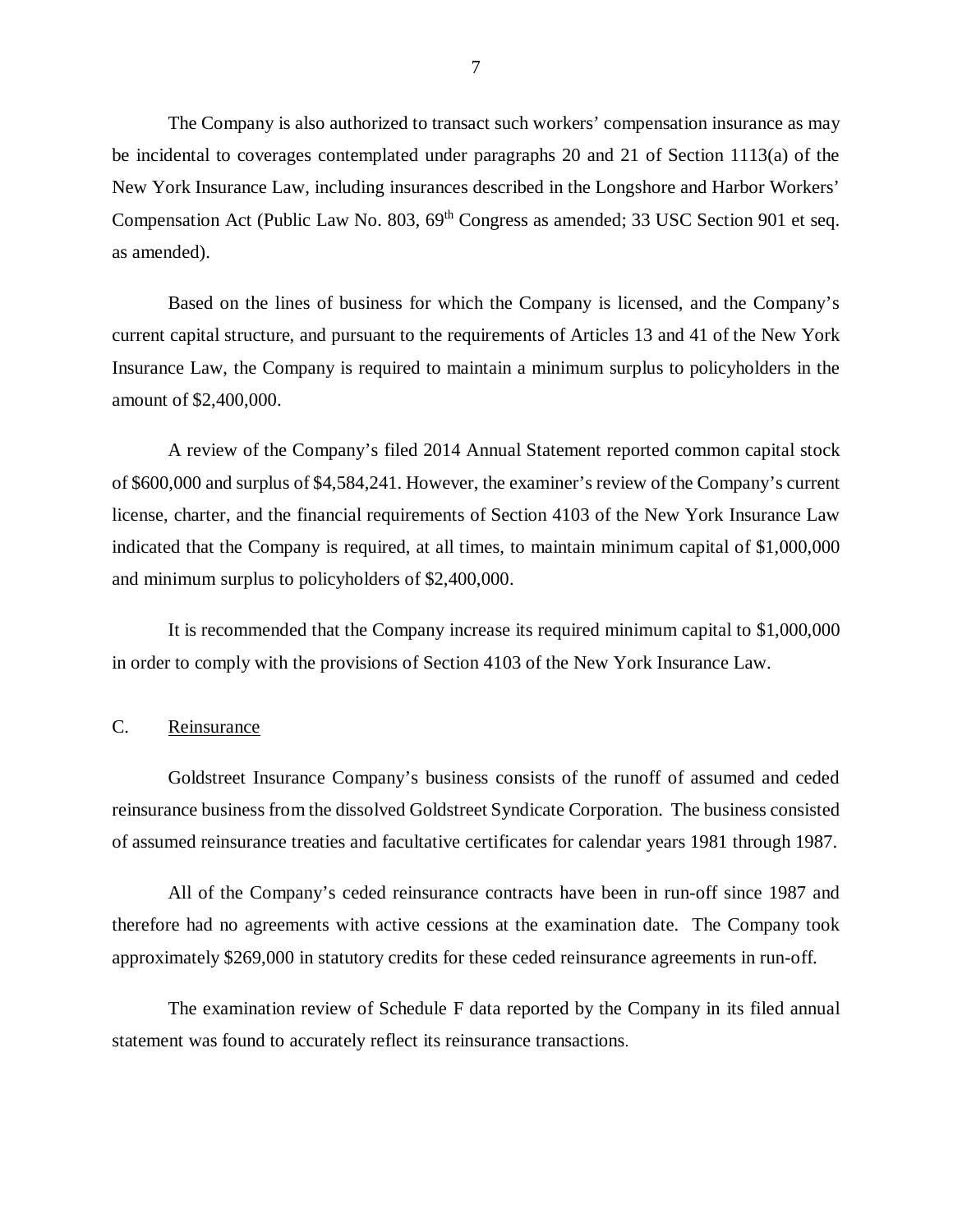<span id="page-9-0"></span>D. Holding Company System

The Company is 100% owned by Transport Insurance Company, an Ohio domestic insurer, which is owned by Randall & Quilter America Holdings, Inc., a Delaware corporation, which is a wholly owned subsidiary of Randall & Quilter Investment Holdings Limited, a Bermuda domiciled company.

A review of the holding company registration statements filed with this Department indicated that such filings were complete and were filed in a timely manner pursuant to Article 15 of the New York Insurance Law and Insurance Regulation 52.

The following is an abbreviated chart of the holding company system at December 31, 2014: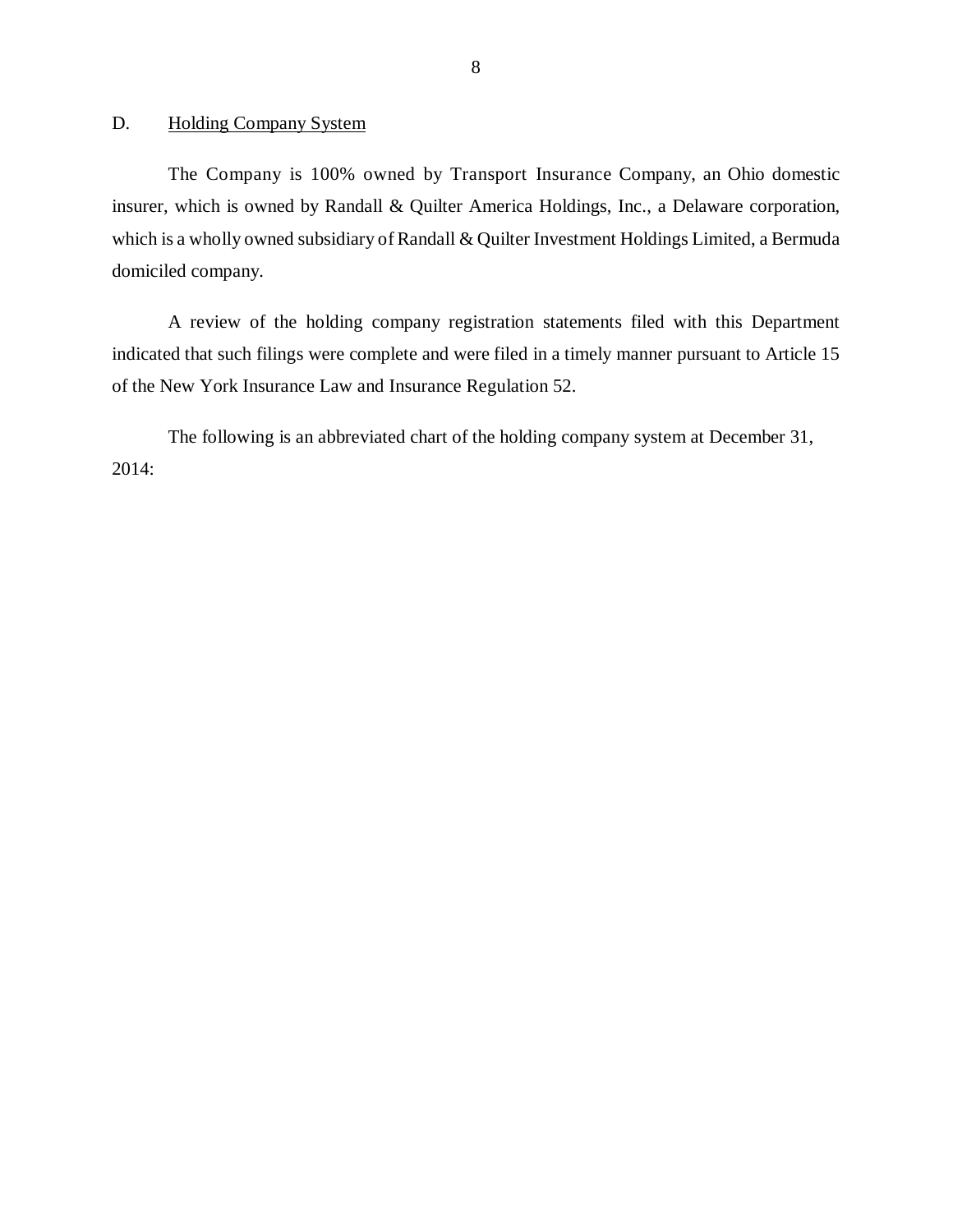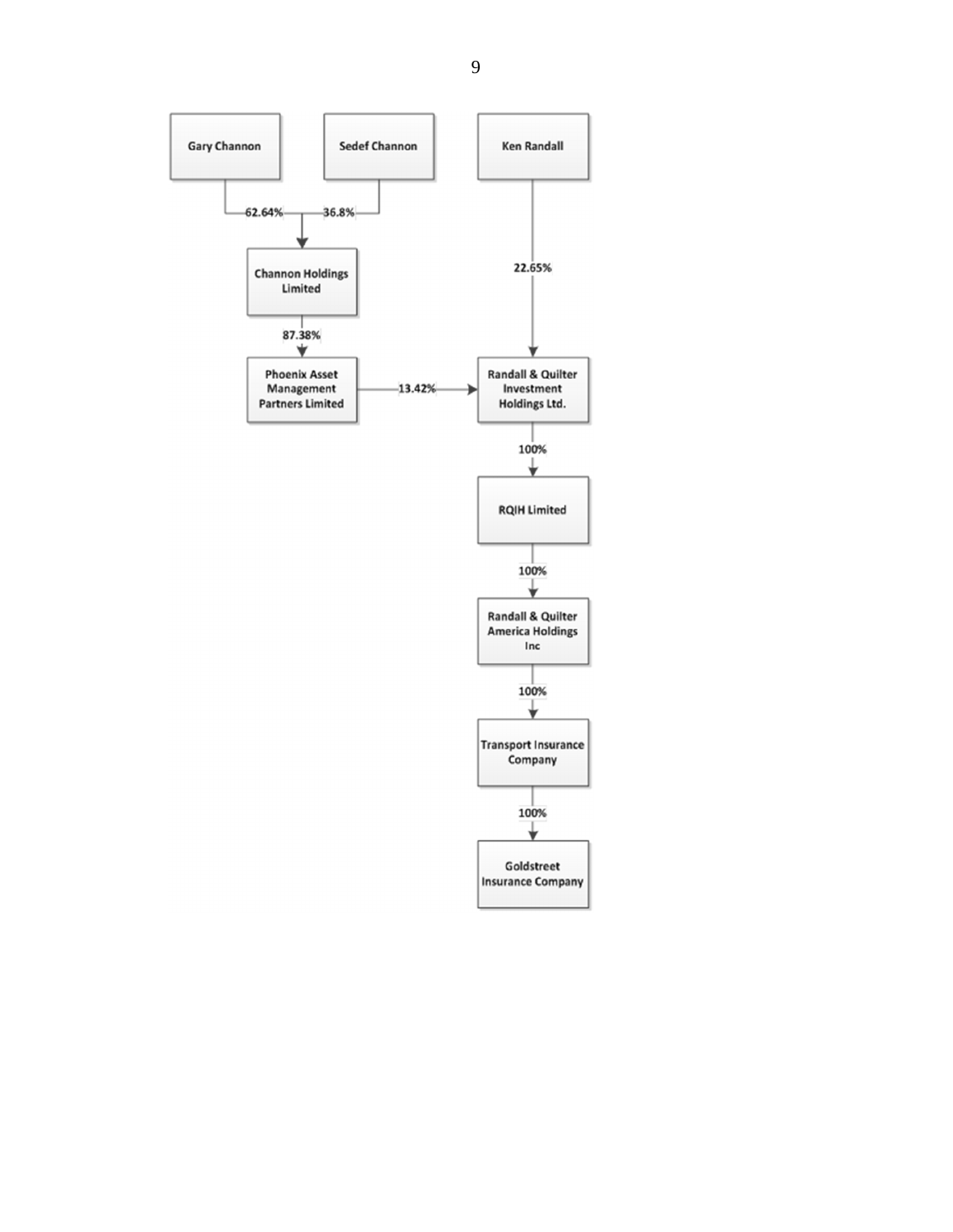As of December 31, 2014, the Company was a party to the following agreements with other members of its holding company system:

#### Tax Allocation Agreement

The Company entered into a tax allocation agreement with its parent and affiliates effective January 1, 2014. Under the agreement, the Group's consolidated federal and income tax liabilities are allocated equitably to each party based on their relative contribution to such liability.

The agreement was filed with and non-disapproved by the Department in accordance with Section 1505(d)(3) of the New York Insurance Law.

#### Shared Services & Joint Cost Allocation Agreement

The Company entered into a Shared Services & Joint Cost allocation agreement with its parent Transport Insurance Company and other affiliates, effective October 1, 2014. Under the agreement, affiliated companies provide certain administrative and other services to each other with respect to their operations.

The agreement was filed with and non-disapproved by the Department in accordance with Section 1505(d)(3) of the New York Insurance Law.

#### E. Significant Operating Ratios

The following ratios have been computed as of December 31, 2014, based upon the results of this examination:

| Net premiums written to surplus as regards policyholders                               | N/A  |
|----------------------------------------------------------------------------------------|------|
| Liabilities to liquid assets (cash and invested assets less investments in affiliates) | 23 % |
| Premiums in course of collection to surplus as regards policyholders                   | N/A  |

The second ratio falls within the benchmark ranges set forth in the Insurance Regulatory Information System ("IRIS") of the National Association of Insurance Commissioners.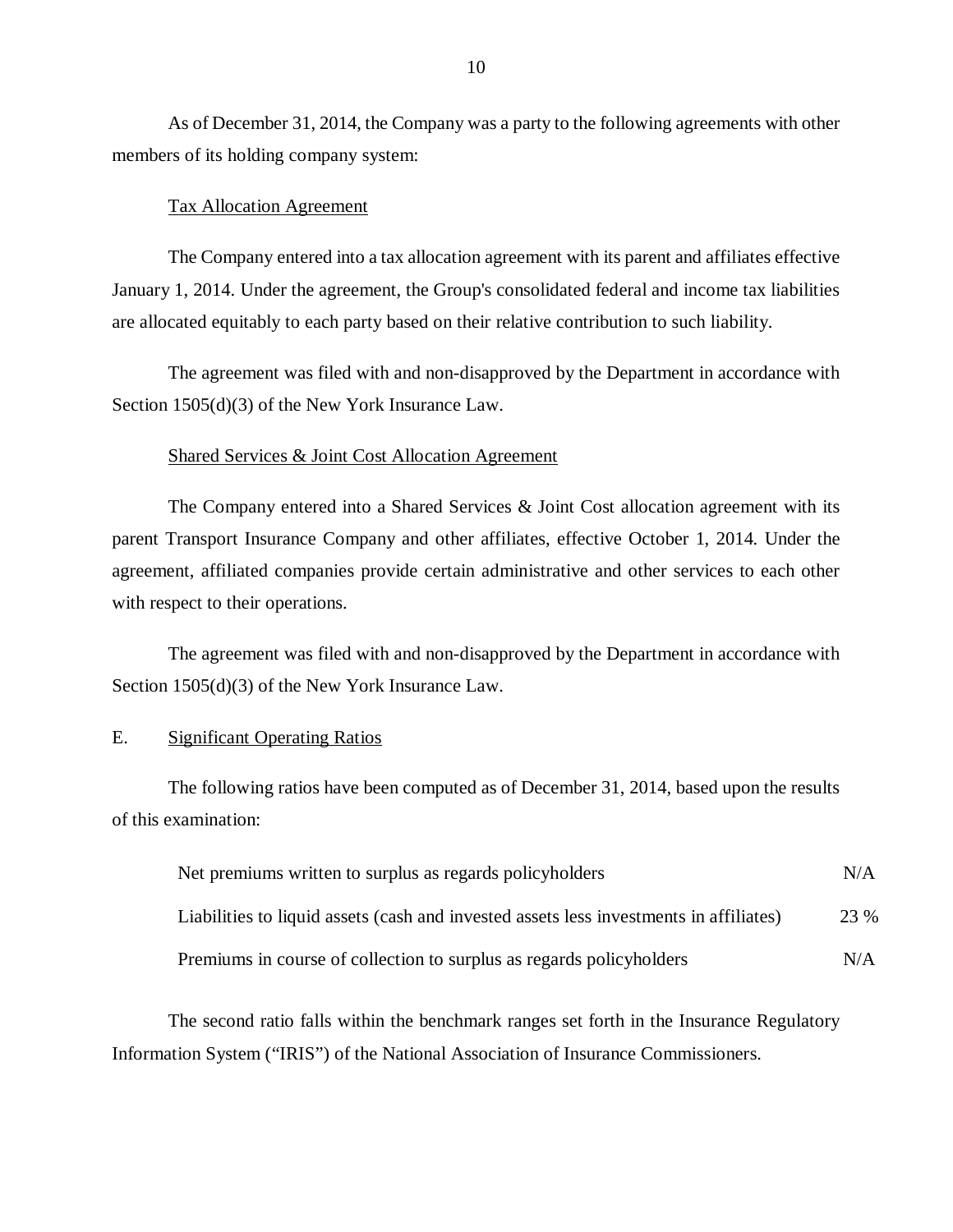<span id="page-12-0"></span>The premium based IRIS ratios and the underwriting ratios are not applicable because the Company has been in run-off since its inception in 1996.

#### F. Accounts and records

#### Investments

The examination review of the Company's investments on its filed 2014 Annual Statement indicated that the Company was not in compliance with the minimum capital or minimum surplus to policyholder investments requirements pursuant to the provisions of Section 1402 (a) and (b) of the New York Insurance Law.

It is recommended that the Company, at all times adhere to the provisions of Section 1402 (a) and (b) of the New York Insurance Law.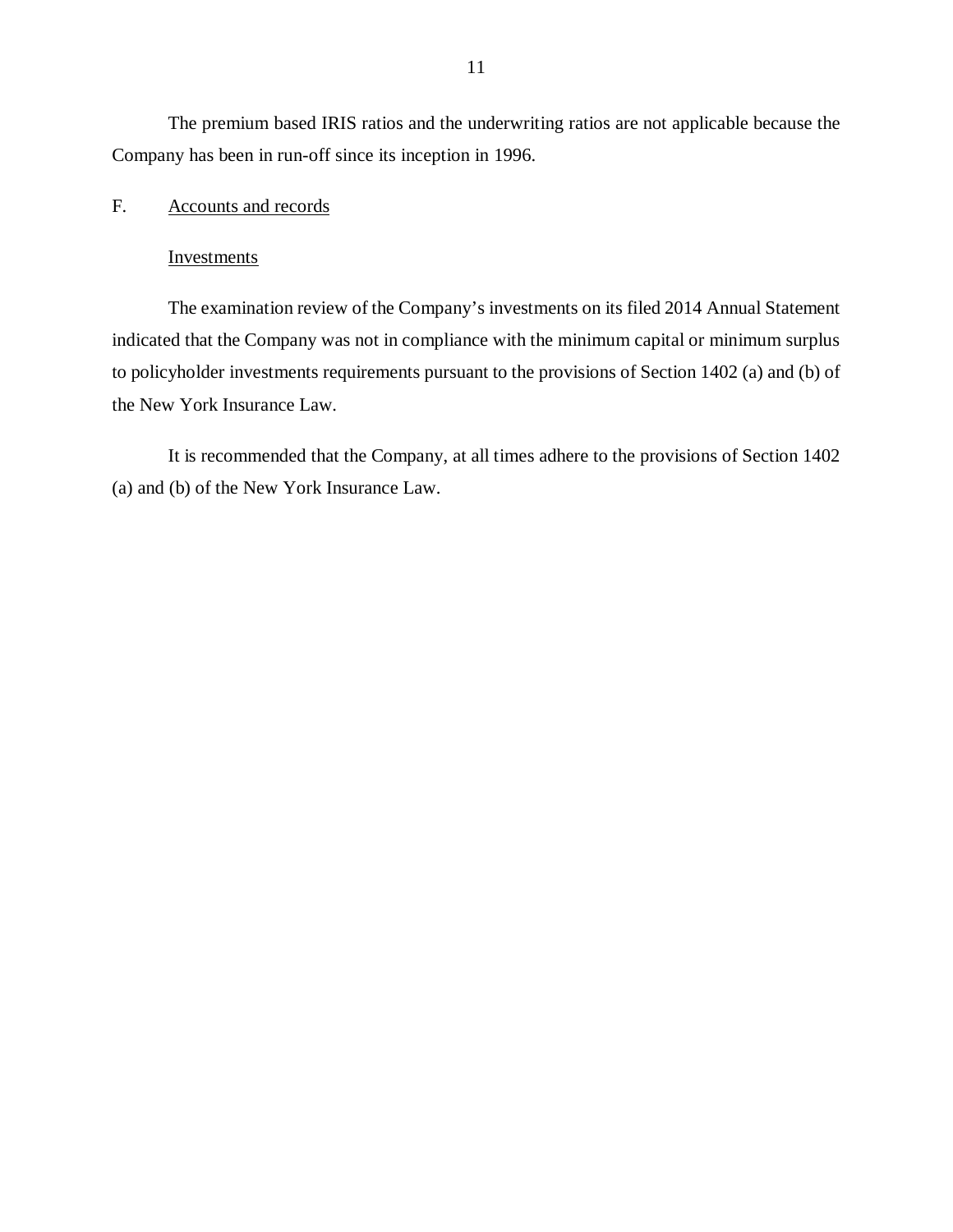## **3. FINANCIAL STATEMENTS**

#### A. Balance Sheet

The following shows the assets, liabilities and surplus as regards policyholders as of December 31, 2014, as reported by the Company.

| Assets                                                                                                                             |               | <b>Assets Not</b>               | Net Admitted  |
|------------------------------------------------------------------------------------------------------------------------------------|---------------|---------------------------------|---------------|
|                                                                                                                                    | <b>Assets</b> | <b>Admitted</b>                 | <b>Assets</b> |
| <b>Bonds</b>                                                                                                                       | \$5,546,751   | $\mathcal{S}$<br>$\overline{0}$ | \$5,546,751   |
| Cash, cash equivalents and short-term investments                                                                                  | 236,660       |                                 | 236,660       |
| Investment income due and accrued                                                                                                  | 38,427        |                                 | 38,427        |
| Uncollected premiums and agents' balances in the<br>course of collection<br>Current federal and foreign income tax recoverable and | 37,654        | 37,654                          |               |
| interest thereon                                                                                                                   | 84,381        |                                 | 84,381        |
| Net deferred tax asset                                                                                                             | 47,245        | 47,245                          |               |
| Prepaid assets                                                                                                                     | 5,584         | 5,584                           | $\theta$      |
| <b>Total assets</b>                                                                                                                | \$5,996,702   | \$90,483                        | \$5,906,219   |
| <b>Liabilities, Surplus and Other Funds</b>                                                                                        |               |                                 |               |
| Liabilities                                                                                                                        |               |                                 |               |
| Losses and loss adjustment expenses<br>Reinsurance payable on paid losses and loss                                                 |               |                                 | \$1,237,519   |
| adjustment expenses                                                                                                                |               |                                 | 2,260         |
| Other expenses (excluding taxes, licenses and fees)                                                                                |               |                                 | 70,180        |
| Payable to parent, subsidiaries and affiliates                                                                                     |               |                                 | 12,019        |
| <b>Total liabilities</b>                                                                                                           |               |                                 | \$1,321,978   |
| <b>Surplus and Other Funds</b>                                                                                                     |               |                                 |               |
| Common capital stock                                                                                                               |               | \$600,000                       |               |
| Gross paid in and contributed surplus                                                                                              |               | 1,892,676                       |               |
| Unassigned funds (surplus)                                                                                                         |               | 2,091,565                       |               |
| Surplus as regards policyholders                                                                                                   |               |                                 | 4,584,241     |
| Total liabilities, surplus and other funds                                                                                         |               |                                 | \$5,906,219   |

Note: The Internal Revenue Service has not audited tax returns covering tax years 2010 through 2014. The examiner is unaware of any potential exposure of the Company to any tax assessment and no liability has been established herein relative to such contingency.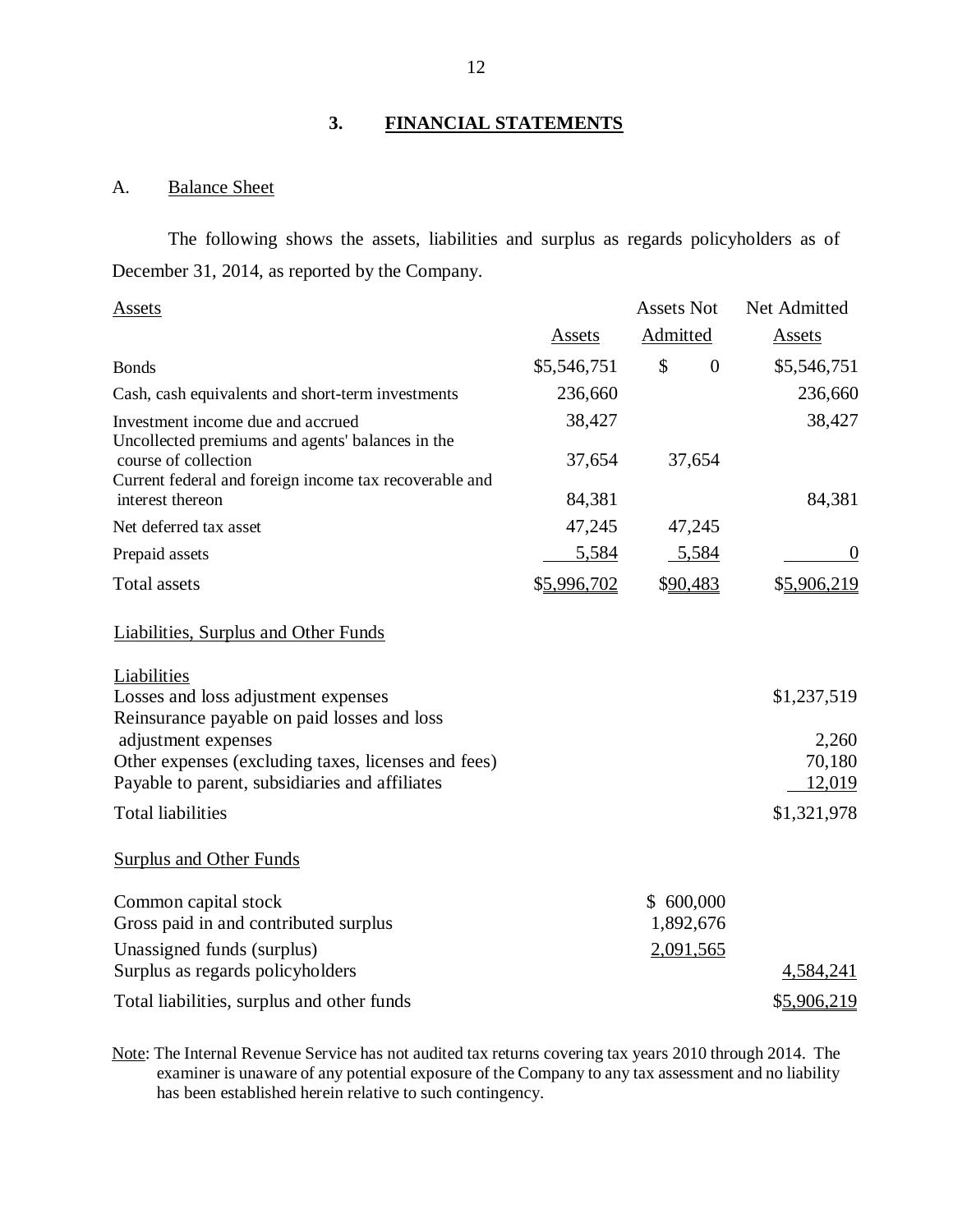## B. Statement of Income

Net income for the five-year examination period, January 1, 2010 through December 31, 2014, as reported by the Company was \$824,737, detailed as follows:

| <b>Underwriting Income</b>                                                                                                              |                            |                     |
|-----------------------------------------------------------------------------------------------------------------------------------------|----------------------------|---------------------|
| Premiums earned                                                                                                                         |                            | \$(402,950)         |
| Deductions:<br>Losses & Loss adjustment expenses incurred<br>Other underwriting expenses incurred                                       | \$(1,351,363)<br>1,457,444 |                     |
| Total underwriting deductions                                                                                                           |                            | 106,081             |
| Net underwriting gain or (loss)                                                                                                         |                            | (509, 031)          |
| <b>Investment</b> Income                                                                                                                |                            |                     |
| Net investment income earned<br>Net realized capital gain                                                                               | 755,432<br>288,194         |                     |
| Net investment gain or (loss)                                                                                                           |                            | 1,043,626           |
| Other Income                                                                                                                            |                            |                     |
| Net commutation gain<br>Reinsurance charge-off for uncollectible                                                                        | 245,613<br>13,574          |                     |
| Total other income                                                                                                                      |                            | 232,039             |
| Net income before dividends to policyholders and before<br>federal and foreign income taxes                                             |                            | 766,636             |
| Dividends to policyholders                                                                                                              |                            | $\theta$            |
| Net income after dividends to policyholders but before<br>federal and foreign income taxes<br>Federal and foreign income taxes incurred |                            | 766,636<br>(58,101) |
| Net income                                                                                                                              |                            | \$824,737           |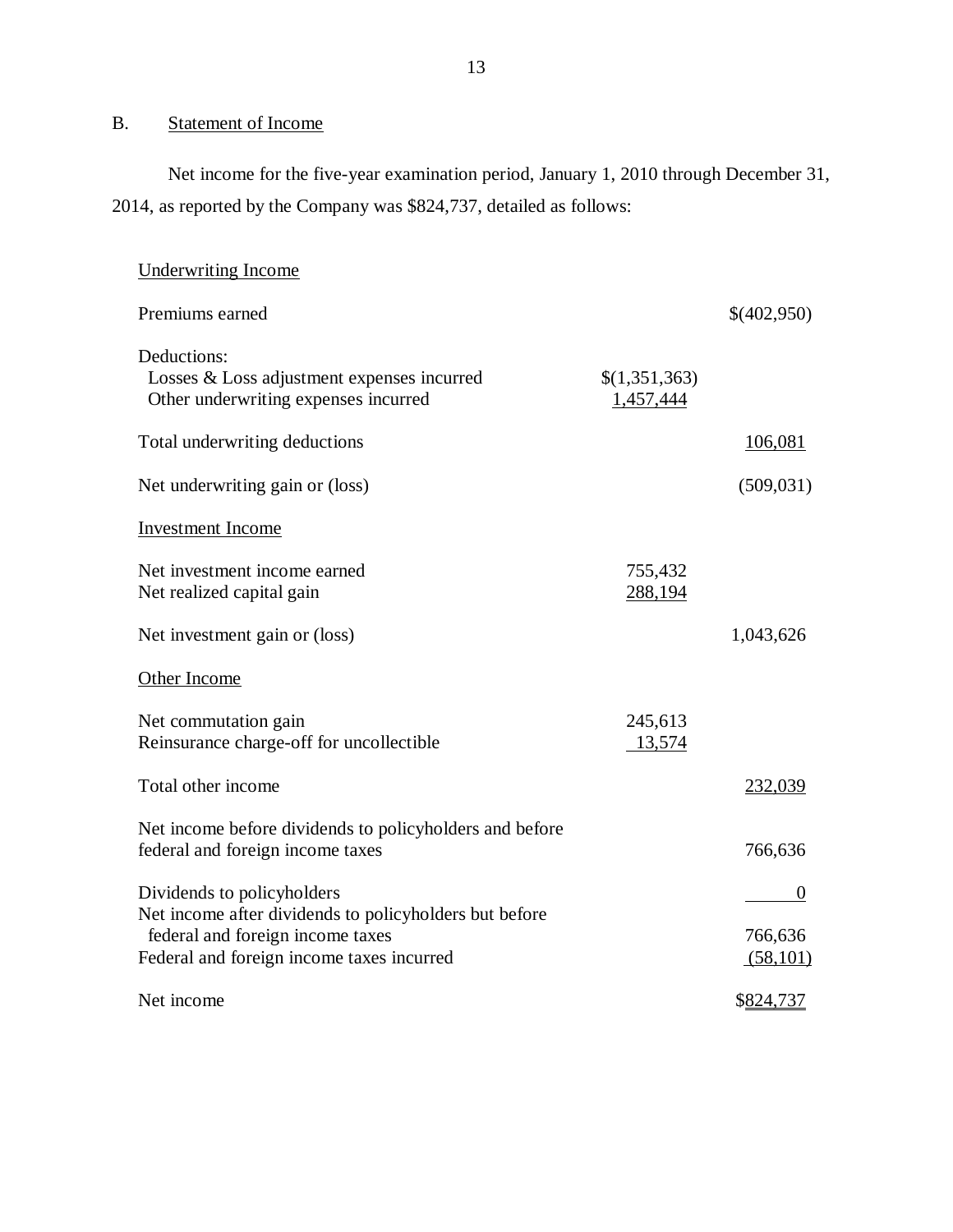### C. Capital and Surplus Account

Surplus as regards policyholders decreased \$4,662,804 during the five-year examination period January 1, 2010 through December 31, 2014, detailed as follows:

#### Surplus as regards policyholders as reported by the Company as of December 31, 2009  $\frac{1}{2}$  \$ 9,247,046

Gains in Losses in

|                                                 | <b>Surplus</b> | Surplus     |                    |
|-------------------------------------------------|----------------|-------------|--------------------|
| Net income                                      | \$824,737      |             |                    |
| Change in net deferred income tax               |                | \$410,206   |                    |
| Change in non-admitted assets                   | 816,125        |             |                    |
| Change in provision for reinsurance             | 81,540         |             |                    |
| Common capital stock reduction (from stock)     |                |             |                    |
| redemption and retirement plan)                 |                | 100,000     |                    |
| Gross paid in and contributed surplus (from     |                |             |                    |
| stock redemption and retirement plan)           |                | 4,900,000   |                    |
| Dividends to stockholders                       |                | 975,000     |                    |
| Total gains or losses in surplus                | \$1,722,402    | \$6,385,206 |                    |
| Net increase (decrease) in surplus              |                |             | (4,622,804)        |
| Surplus as regards policyholders as reported by |                |             |                    |
| the Company as of December 31, 2014             |                |             | <u>\$4,584,242</u> |

#### **4. LOSSES AND LOSS ADJUSTMENT EXPENSES**

The examination liability for the captioned items of \$1,237,519 is the same as reported by the Company as of December 31, 2014. The examination analysis of the Loss and loss adjustment expense reserves was conducted in accordance with generally accepted actuarial principles and statutory accounting principles, including the NAIC Accounting Practices & Procedures Manual, Statement of Statutory Accounting Principle No. 55.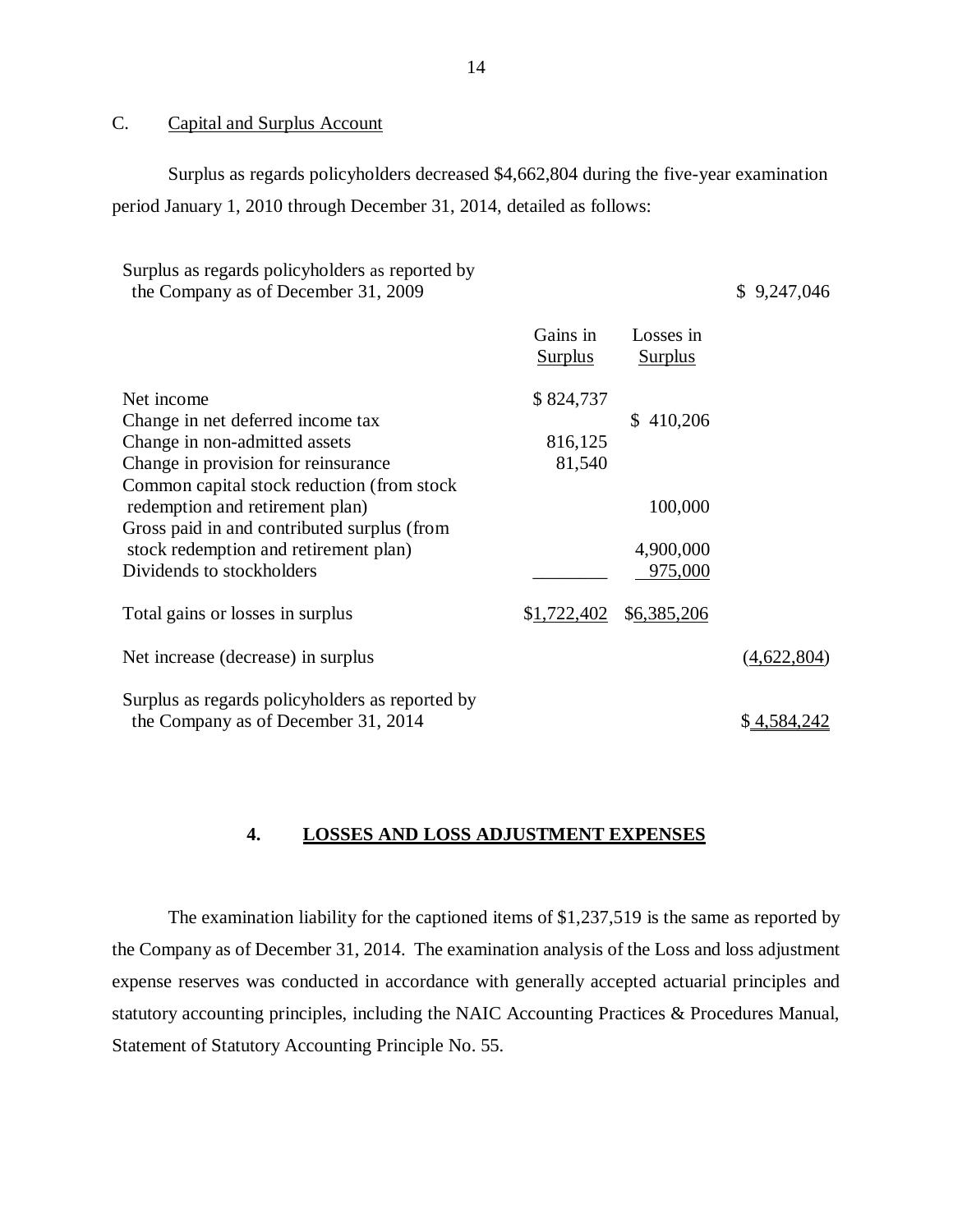## **5. COMPLIANCE WITH PRIOR REPORT ON EXAMINATION**

The prior report on examination contained six recommendations as follows (page numbers refer to the prior report):

| Management<br>A.<br>i.<br>It is recommended that the Company comply with its charter by<br>4<br>holding an annual shareholders' meeting.<br>The Company has complied with this recommendation.<br>ii.<br>It is recommended that the Company adhere to the provisions of<br>5<br>Section 1411(a) of the New York Insurance Law.<br>The Company has not complied with this recommendation. A<br>similar recommendation is made in this report.<br>iii.<br>It is recommended that the Company establish a conflict of interest<br>6<br>policy and have its directors, officers and key employees complete<br>and sign conflict of interest questionnaires on an annual basis.<br>The Company has complied with this recommendation.<br>It is recommended that the completed conflict of interest<br>6<br>iv.<br>questionnaires be reviewed by the Company's board of directors.<br>The Company has complied with this recommendation.<br>Β.<br><b>Custodial Agreements</b><br>9<br>It is recommended that the Company revise its custodial agreement<br>v.<br>with Bank of America to include the protective safeguards and<br>controls in accordance with Section 3, III Conducting<br>Examinations, $F -$ Custodial or Safekeeping agreements, of the<br>NAIC Financial Condition Examiner's Handbook.<br>The Company has complied with this recommendation.<br>It is recommended that the Company enter into a custodian<br>vi<br>9<br>agreement with JP Morgan Chase that complies with the NAIC<br>Financial Condition Examiners handbook. | <b>ITEM</b> | PAGE NO. |
|----------------------------------------------------------------------------------------------------------------------------------------------------------------------------------------------------------------------------------------------------------------------------------------------------------------------------------------------------------------------------------------------------------------------------------------------------------------------------------------------------------------------------------------------------------------------------------------------------------------------------------------------------------------------------------------------------------------------------------------------------------------------------------------------------------------------------------------------------------------------------------------------------------------------------------------------------------------------------------------------------------------------------------------------------------------------------------------------------------------------------------------------------------------------------------------------------------------------------------------------------------------------------------------------------------------------------------------------------------------------------------------------------------------------------------------------------------------------------------------------------------------------------------------------|-------------|----------|
|                                                                                                                                                                                                                                                                                                                                                                                                                                                                                                                                                                                                                                                                                                                                                                                                                                                                                                                                                                                                                                                                                                                                                                                                                                                                                                                                                                                                                                                                                                                                              |             |          |
|                                                                                                                                                                                                                                                                                                                                                                                                                                                                                                                                                                                                                                                                                                                                                                                                                                                                                                                                                                                                                                                                                                                                                                                                                                                                                                                                                                                                                                                                                                                                              |             |          |
|                                                                                                                                                                                                                                                                                                                                                                                                                                                                                                                                                                                                                                                                                                                                                                                                                                                                                                                                                                                                                                                                                                                                                                                                                                                                                                                                                                                                                                                                                                                                              |             |          |
|                                                                                                                                                                                                                                                                                                                                                                                                                                                                                                                                                                                                                                                                                                                                                                                                                                                                                                                                                                                                                                                                                                                                                                                                                                                                                                                                                                                                                                                                                                                                              |             |          |
|                                                                                                                                                                                                                                                                                                                                                                                                                                                                                                                                                                                                                                                                                                                                                                                                                                                                                                                                                                                                                                                                                                                                                                                                                                                                                                                                                                                                                                                                                                                                              |             |          |
|                                                                                                                                                                                                                                                                                                                                                                                                                                                                                                                                                                                                                                                                                                                                                                                                                                                                                                                                                                                                                                                                                                                                                                                                                                                                                                                                                                                                                                                                                                                                              |             |          |
|                                                                                                                                                                                                                                                                                                                                                                                                                                                                                                                                                                                                                                                                                                                                                                                                                                                                                                                                                                                                                                                                                                                                                                                                                                                                                                                                                                                                                                                                                                                                              |             |          |
|                                                                                                                                                                                                                                                                                                                                                                                                                                                                                                                                                                                                                                                                                                                                                                                                                                                                                                                                                                                                                                                                                                                                                                                                                                                                                                                                                                                                                                                                                                                                              |             |          |
|                                                                                                                                                                                                                                                                                                                                                                                                                                                                                                                                                                                                                                                                                                                                                                                                                                                                                                                                                                                                                                                                                                                                                                                                                                                                                                                                                                                                                                                                                                                                              |             |          |
|                                                                                                                                                                                                                                                                                                                                                                                                                                                                                                                                                                                                                                                                                                                                                                                                                                                                                                                                                                                                                                                                                                                                                                                                                                                                                                                                                                                                                                                                                                                                              |             |          |
|                                                                                                                                                                                                                                                                                                                                                                                                                                                                                                                                                                                                                                                                                                                                                                                                                                                                                                                                                                                                                                                                                                                                                                                                                                                                                                                                                                                                                                                                                                                                              |             |          |
|                                                                                                                                                                                                                                                                                                                                                                                                                                                                                                                                                                                                                                                                                                                                                                                                                                                                                                                                                                                                                                                                                                                                                                                                                                                                                                                                                                                                                                                                                                                                              |             |          |

The Company has complied with this recommendation.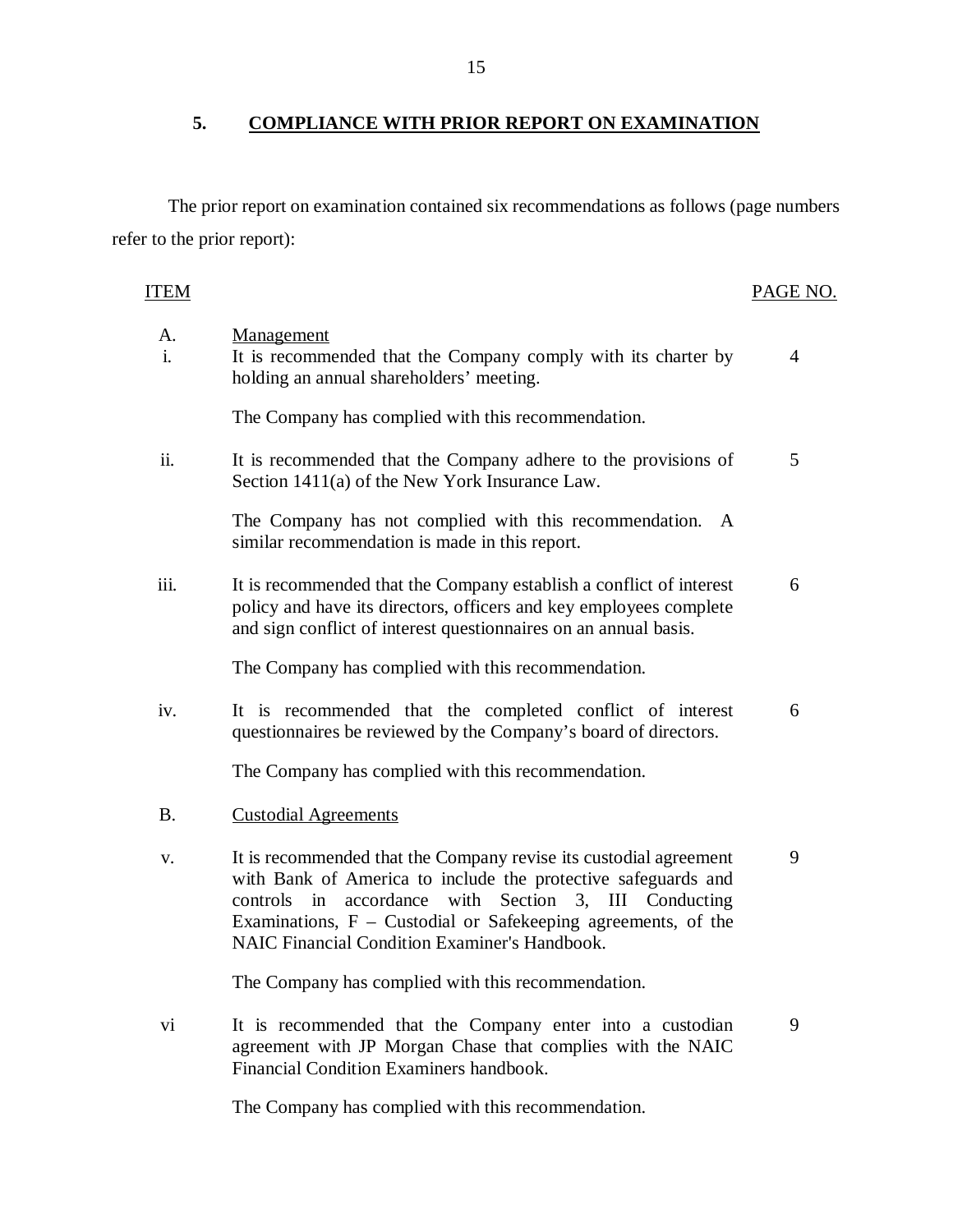#### <span id="page-17-0"></span>**6. SUMMARY OF COMMENTS AND RECOMMENDATIONS**

#### PAGE NO.

### ITEM

#### A. **Management**

- i. It is again recommended that the Company adhere to the provisions of Section 1411(a) of the New York Insurance Law. 6
- B. Territory and Plan of Operation
- i. It is recommended that the Company increase its required minimum capital to \$1,000,000 in order to comply with the provisions of Section 4103 of the New York Insurance Law. 7
- C. Accounts and records
- i. It is recommended that the Company, at all times adhere to the provisions of Section 1402 (a) and (b) of the New York Insurance Law. 11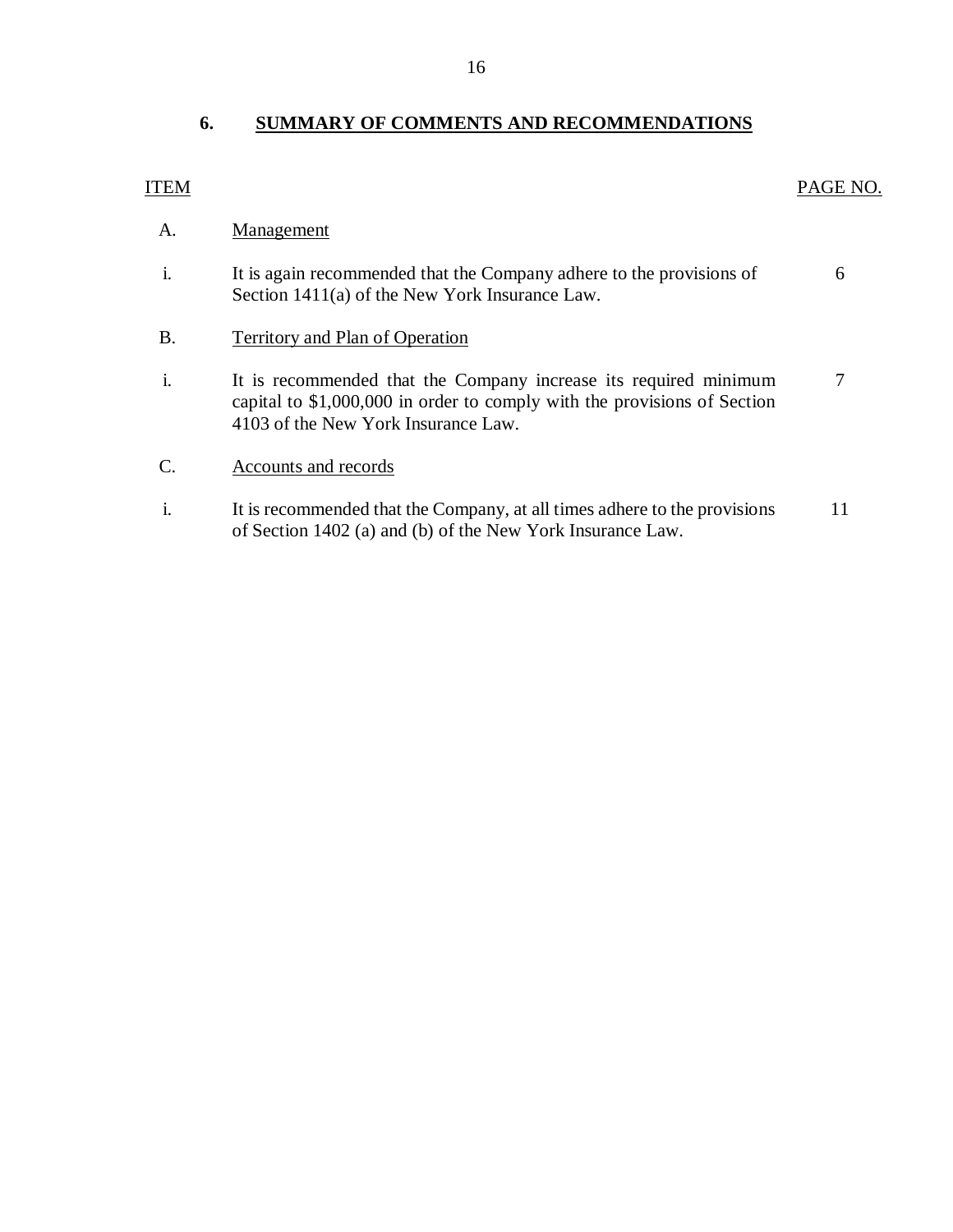Respectfully submitted,

Mohammed Rab Senior Insurance Examiner

STATE OF NEW YORK ) )ss: COUNTY OF NEW YORK )

Mohammed Rab, being duly sworn, deposes and says that the foregoing report, subscribed by him,

is true to the best of his knowledge and belief.

Mohammed Rab

Subscribed and sworn to before me

this  $\_\_\_\_\_$  day of  $\_\_\_\_\_\_$ , 2018.